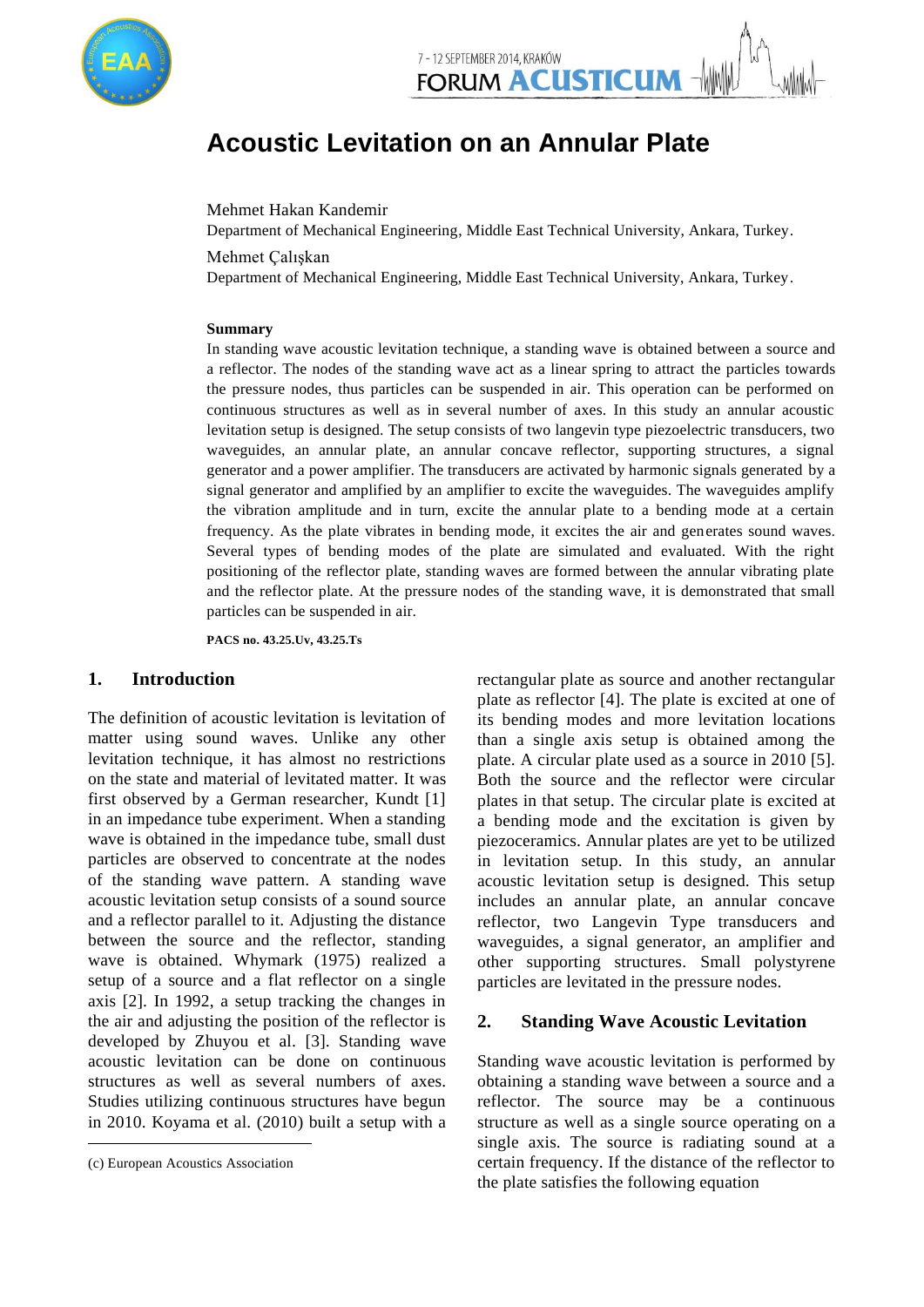$$
d = n \lambda/2 \tag{1}
$$

where  $d$  is the distance between the source and the reflector,  $\lambda$  is the wavelength of sound in air at the certain frequency and  $n$  is an integer, a standing wave is obtained between the source and the reflector. The pressure, particle velocity and force distributions are shown in Figure 1.



Figure 1 – Pressure, velocity and force distriburions in a standing wave

# **3. The Setup**

### **1.1. Annular Plate**

The annular plate is excited at one of its bending modes. Several types of the bending modes are evaluated and compared by the pressure distributions they generated with a flat reflector. As the transducers have an operating range of  $20 + 0.5$  kHz the bending modes are searched in that range for different combinations of dimensions. The simulations are done in COMSOL Multiphysics ®. Of different types of bending modes, the selected is shown in the next figure.



Figure  $2$  – The harmonic vibration distribution on the plate

When assembled with the waveguide, the plate will have the selected bending mode at  $20400 Hz$ . The properties of the plate are given in the next table.

Table 1 – The properties of the annular plate

| Property         | Value     |
|------------------|-----------|
| Material         | Al5754    |
| Inside diameter  | $200$ mm  |
| Outside diameter | $280$ mm  |
| <i>Thickness</i> | $3 \; mm$ |

#### **1.2. The Waveguides and Transducers**

The waveguides are of stepped horn type, with a flange at the step. Waveguides are fixed from their flanges, and the transducers are connected them from their bottom. When excited at the designed axial mode, the waveguide includes a half wavelength; the node is at the step, therefore at the flange. The transducers are of bolt clamped Langevin type and the model MPI-5050F-20L of the company MPI Interconsulting. The waveguides are connected to the plate  $180^\circ$  apart, and due to the mode shape has even number of peaks they are operating at the same phase. The tips of the waveguides are connected to the plate via three  $M5$  bolts each. The assembled view of the waveguides and the plate is given in the next figure.



Figure 3 – The assembled view of waveguides and the plate in COMSOL Multiphysics ®

The connection between the transducers and the waveguides are realized by  $M10$  bolts. The waveguides are excited by sinusoidal signals generated by a signal generator (A Hp 25665A dynamic signal analyzer is used to generate sinusoidal signals.) and a Derritron TA300 power amplifier.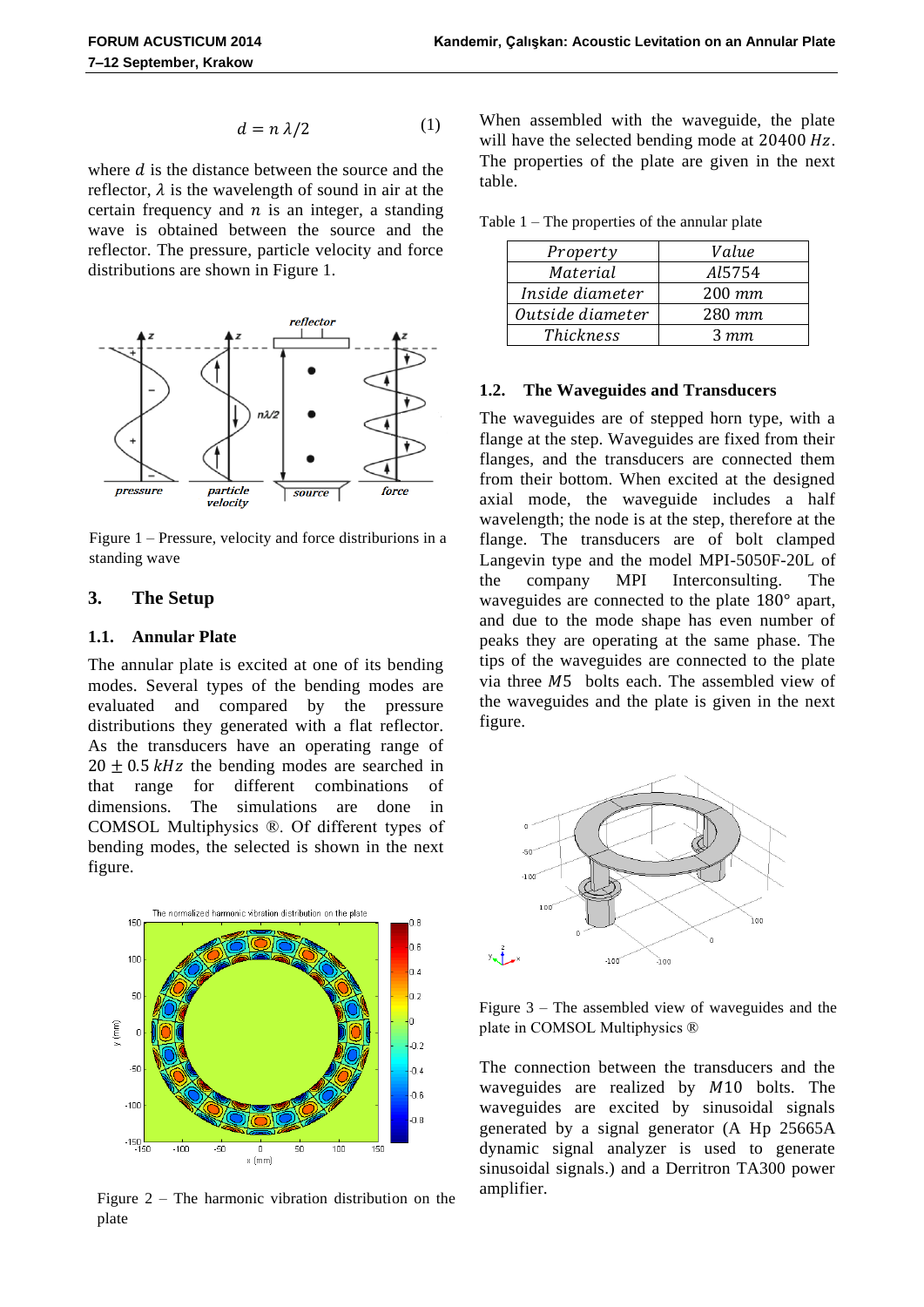#### **1.3. Reflector**

A reflector is essential to obtain standing wave for acoustic levitation. The distance between the source and the reflector has to satisfy the equation (1). The number  $n$  in the respective equation also represents the number of nodes obtained between the source and the reflector. A flat reflector would be sufficient to obtain standing waves, but using concave reflectors higher acoustic pressures may be obtained. In this setup, an annular concave reflector with radius of concavity  $30$  mm is used. The material of the reflector will be ABS Plus plastic, and the reflector is manufactured with uPrint 3d printer.

#### **4. FEA of the setup**

Where

The finite element analysis of the levitation zone is done in COMSOL Multiphysics ®. The software allows simulation of acoustic levitation either acoustic-structure interaction mode or pressure acoustics mode. In the pressure acoustics mode the source can be represented as acceleration on one or more of the edges of the air. To represent the source, which is the annular plate here, the vibration distribution on the plate should be represented as a function of coordinates. The distribution on the radial direction is exported from the software and representing function is obtained by a least square curve fit operation which represents the distribution almost perfectly. The angular distribution can is simpler, there are 12 positive peaks among the plate hence a cosine function is enough. The distribution is obtained in the form.

> $W(r, \theta) = R(r) \Theta(\theta)$ (2)

$$
R(r) = Fitted\ polynomial
$$
 (3)

$$
\Theta(\theta) = \cos(12\theta) \tag{4}
$$

As the vibration distribution is harmonic, the acceleration distribution will be similar to that of shown in Figure 2.

The assembled setup is also simulated and the vibration distribution is shown in figure 4.

The acoustic pressure distribution on a radial slice of the plate is obtained when the radius of concavity of the reflector is  $30 \, mm$  as shown in the figure 5.

The white lines in the region are the suitable locations for levitation. The location near the plate is close to the plate, thus an upside down

Eigenfreguency=20406.137804 Surface: Total displacement (mm)



Figure 4 – Mode shape of the assembled setup



Figure 5 – Pressure distriburion on a slice

dr(4)=60 Surface: Total acoustic pressure field (Pa)



Figure 6 – Pressure distribution on the outer surfaces

arrangement of the setup would be better considering the gravity will pull the particles a little lower.

The pressure distribution on the surfaces of modeled air is shown in the next figure. Only a portion of air is simulated.

In the finite element analysis a normalized acceleration profile is used. The acceleration profile is obtained and it is divided by the maximum value in it. At the end, the maximum value of acceleration at any point is unity.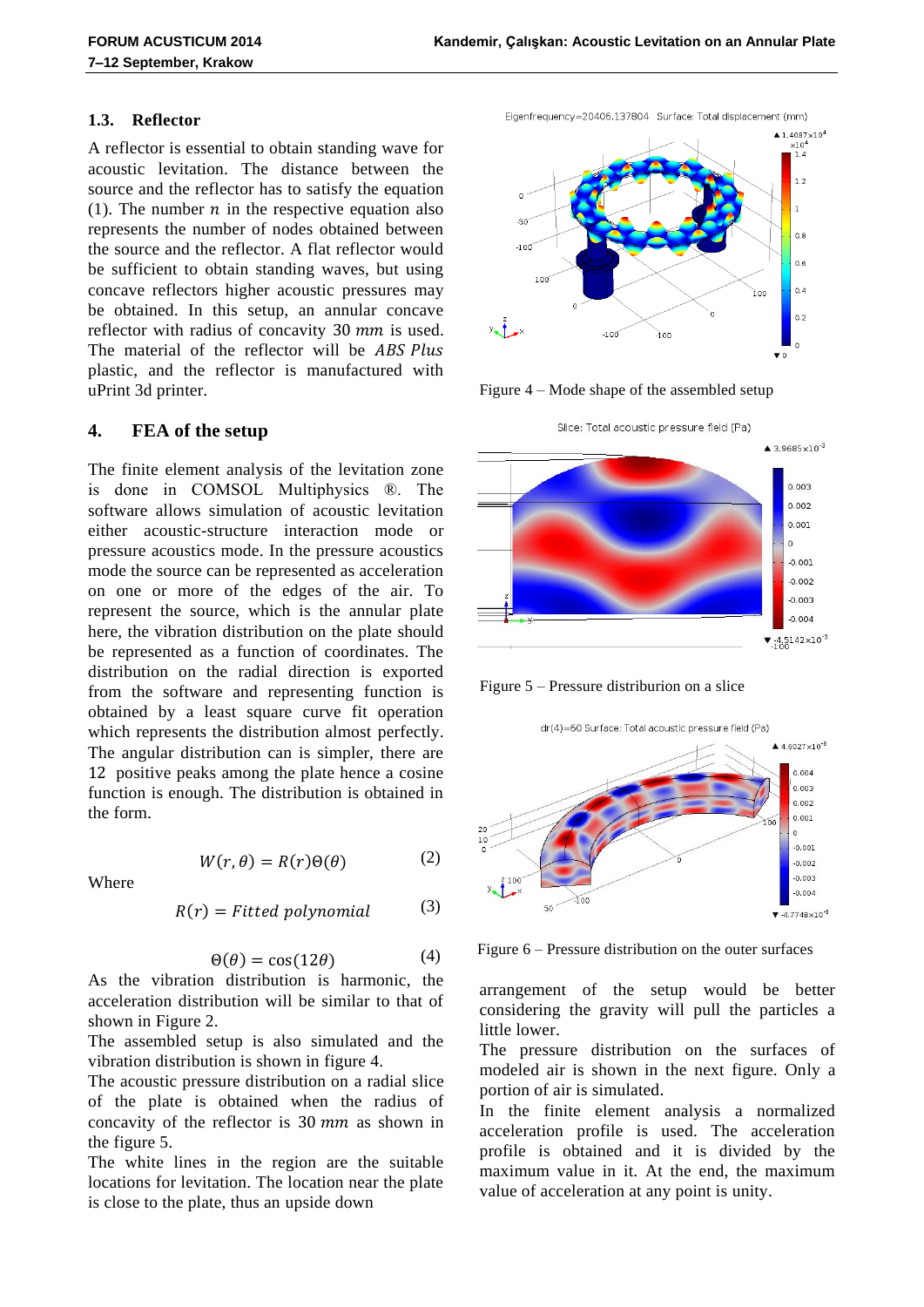# **5. Experiments**

Polystyrene particles of several mm of diameter are successfully levitated in this setup. The schematic diagram of the setup is below.



Figure 7 – Schematic diagram of the setup

The maximum voltage to be given to the transducers is  $20V_{pp}$  due to the limits on the amplifier. The transducers are excited at the same phase. Assembled view of the setup is in the next figure. The reflector is placed upside down as the levitation locations will shift down due to gravity and doing so a better visualization is obtained. As the vibrations on the plate have angular symmetry around the central axis, a quarter portion of the reflector is manufactured and tested.



Figure 8 – Assembled view of the setup

The levitated view of the several millimeters of diameter of polystyrene particles is given. The particles trapped in the pressure nodes among the one eighth of the plate can be seen in the following figure. Although the presence of the bolts and the open end of the reflector disturbs the sound field a bit, all nine nodes of the nodes there are used for levitation.



Figure 9 – Levitated view of polystyrene particles

# **6. Conclusions**

In this study an annular acoustic levitation setup is built. Polystyrene particles of several mm's of diameters are successfully levitated. As the amplifier can only deliver 20  $V_{PP}$  at maximum, it was not possible to levitate heavier material such as water droplets. The orientation of the setup is upside down, i.e. the source is at the top and the reflector is at the bottom. Excitation to the plate is given by two Langevin type transducers and stepped horn type waveguides. The plate is excited at one of its bending modes and there exist possible levitation axes among the plate. With this configuration 72 possible levitation locations are obtained in the volume between source and the reflector. In this setup a quarter of the setup is tested and levitation is succeeded at the corresponding nodes. Sound pressure is amplified and concentrated by using a concave reflector. The reflector is manufactured from ABS Plus plastic and it served good.

## **Acknowledgements**

This project has been funded by Middle East Technical University.

## **References**

- [1] Kundt, A. (1866). Ueeber eine neue Art akustischer Staubfiguren und über die Anwendung derselben zur Bestimmung der Shallgeschwindigkeit in festen Körpern und Gasen. Annalen Der Physik Un Chemie,  $(4)$ .
- [2] Whymark, R. . R. (1975). Acoustic field positioning for containerless processing. Ultrasonics, (November), 251–261.